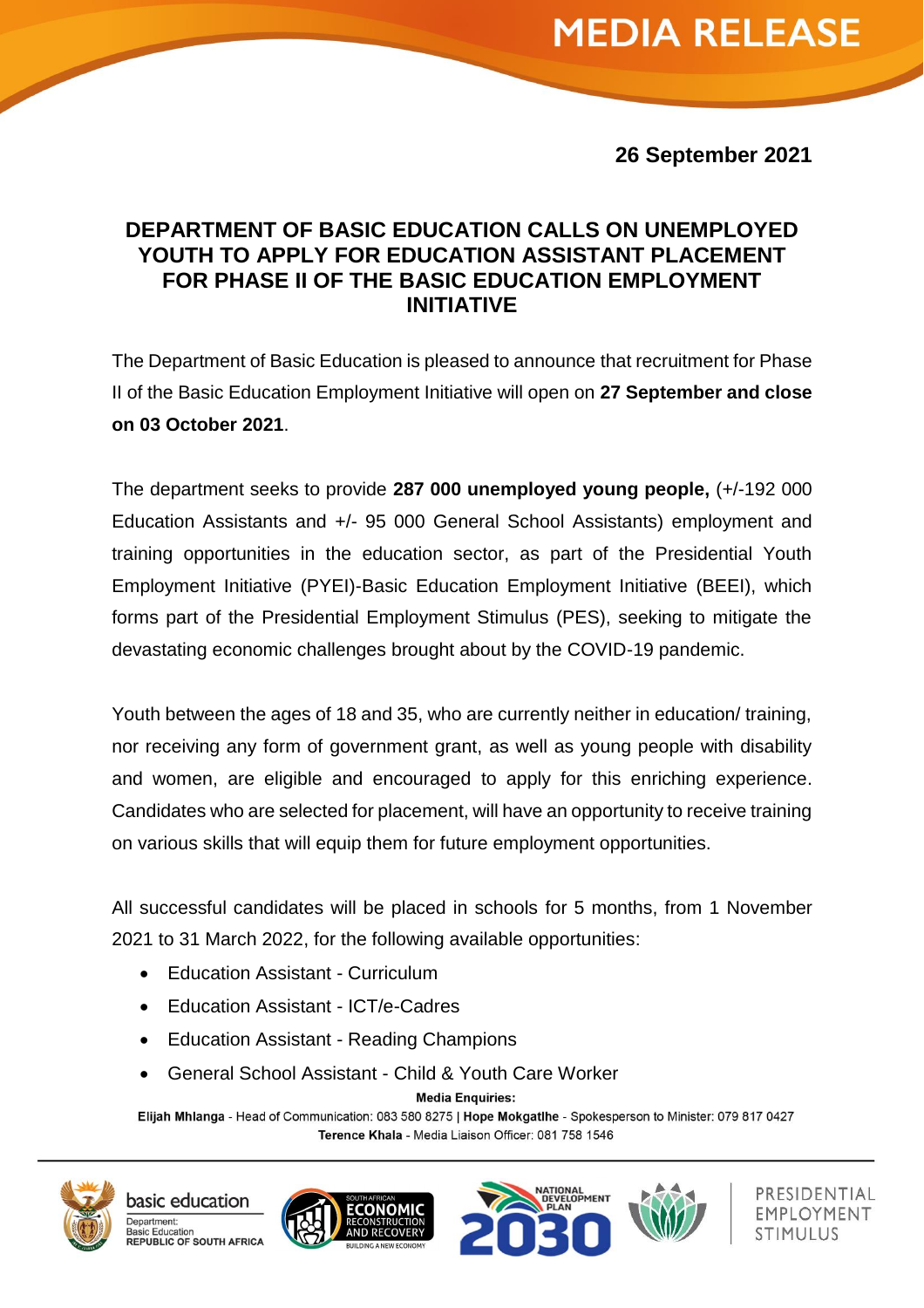- General School Assistant Handyman (no matric required)
- General School Assistant Sports and Enrichment Agent (no matric required)

To qualify as an Education Assistant, you must have passed matric English, while an **NQF Level 4, 6 and 7** qualification certificate, will be an added advantage. However, for placement as a General School Assistant, a matric certificate is not required for Infrastructure support and Sports and Enrichment Agents, although Trade certificates will be an added advantage.

To work in the education environment, you must have a good ability to work with people, and within groups, have good communication skills and be a good listener and have interest in academics.

To apply for placement, young people are urged to visit **sayouth.mobi** to create a profile and submit their application. **No walk-ins will be allowed in schools due to Covid19 restrictions**. Applicants must submit their application online.

Should you receive notice that you have been selected for shortlisting, you will be required to prepare the following documents:

- Curriculum Vitae (CV)
- Testimonials (former school, local chief, church leader, etc)
- Police clearance certificates
- Affidavit/Declaration by applicant stating he/she has no criminal record while awaiting the Police clearance
- Certified qualifications such as Matric, (where applicable: **NQF Level 4** qualification certificate, for Education Assistant applicants with **NQF level 6 and 7** an added advantage)
- Certified copy of identity document/ passport

**Media Enquiries:** 

Elijah Mhlanga - Head of Communication: 083 580 8275 | Hope Mokgatlhe - Spokesperson to Minister: 079 817 0427 Terence Khala - Media Liaison Officer: 081 758 1546









PRESIDENTIAL EMPLOYMENT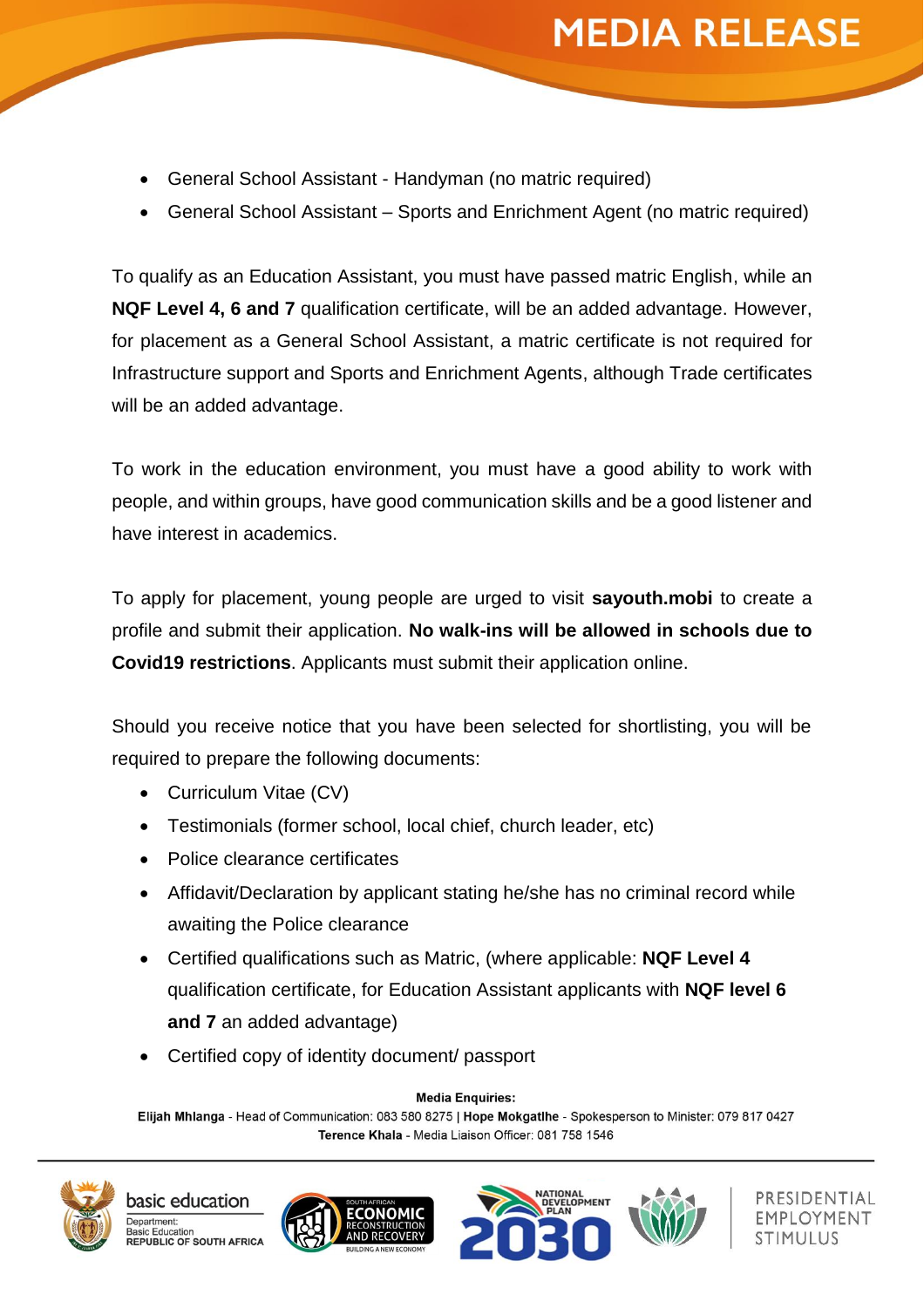As in Phase I, there will be a strong emphasis on training participants, with a view to adding to their skills set, as well as setting them up for improved employment prospects. Young people recruited for Phase II of the Basic Education Employment Initiative can expect to receive training in the following areas:

#### **e-Cadres/ ICT Support**

To work in IT, one has to be computer savvy and enjoy working on IT systems. The e-Cadres will add value in the classroom by assisting teachers and learners with troubleshooting of ICT equipment, and uploading educational content on learners' and teachers' devices. The need for this transformation is critical and timely, given that the COVID-19 pandemic has accelerated the need to move towards a digital future, where lessons can be provided virtually. When learners and teachers receive the right support for digital learning, the response is often noticeable. e-Cadres will be deployed in all public schools.

#### **Child and Youth Care Workers (CYCW)**

Child and Youth Care Workers (CYCW), will provide learners with much needed psychosocial support within a COVID-19 environment. Psychosocial support is critical, even on an elementary level, as it will assist in reducing the risk of learners dropping out of the system. It can also contribute to an improvement in learner behaviour and academic performance.

#### **Reading Champions**

Reading Champions will contribute towards improving the culture of reading and literacy rates among learners. Reading Champions deployed in the Foundation Phase will also make a contribution towards improving early grade reading. In Phase I, Reading Champions assisted in reviving school libraries, initiating reading clubs and creating reading corners. This is in line with the sector priority on improving early grade reading.

**Media Enquiries:** Elijah Mhlanga - Head of Communication: 083 580 8275 | Hope Mokgatlhe - Spokesperson to Minister: 079 817 0427 Terence Khala - Media Liaison Officer: 081 758 1546



basic education Department: **Basic Education REPUBLIC OF SOUTH AFRICA** 







PRESIDENTIAL EMPLOYMENT STIMULUS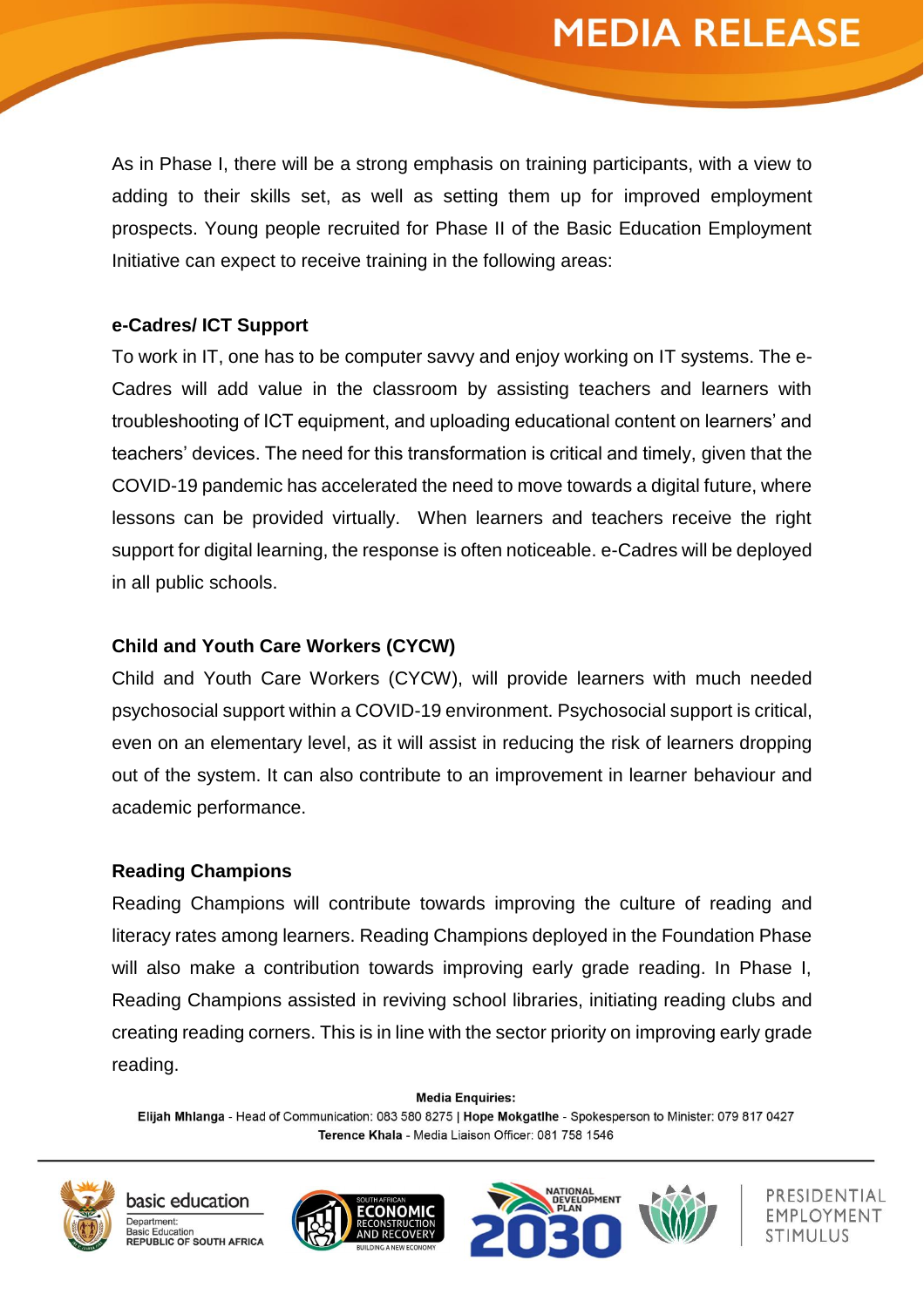#### **Infrastructure maintenance**

As in Phase I, there will be continued focus to support schools in infrastructure maintenance. This will be done by allocating handymen to schools where they are most needed. These cadre of youth will be provided with the necessary training to ensure that they provide good quality work.

Learner Support Agents will be appointed among the General School Assistants to support the implementation of sports, arts and culture activities in public schools.

#### **Sports and Enrichment Agents**

Phase II of the Initiative includes a new category for recruitment, which will see young people who are keen in sports enrichment programmes. To participate as a Sports Enrichment Agent, one must be fit, active and have a keen interest to assist schools with facilitating cultural and sports activities.

#### **Overview of Phase I of BEEI**

Phase I of the Presidential Employment Stimulus (PES) was successfully implemented from 1 December 2020 until 31 April 2021, in the basic education sector as the Basic Education Employment Initiative (BEEI). Approximately 300 000 young people participated in Phase I of the BEEI.

Phase II will focus on addressing the reduction of youth unemployment, as the data collected throughout the initiative has shown that most of the young people are unemployed graduates, who lack the relevant experience to propel them to employment.

The BEEI initiative will go a long way in assisting the department to mitigate the unfortunate fallout from the COVID-19 academic disruptions we have experienced since the first 2020 national lockdown aimed at containment of the pandemic. The Initiative also aims to provide a protective net for learners at risk of dropping out of school, due to psychosocial challenges.

**Media Enquiries:** 

Elijah Mhlanga - Head of Communication: 083 580 8275 | Hope Mokgatlhe - Spokesperson to Minister: 079 817 0427 Terence Khala - Media Liaison Officer: 081 758 1546









PRESIDENTIAL EMPLOYMENT